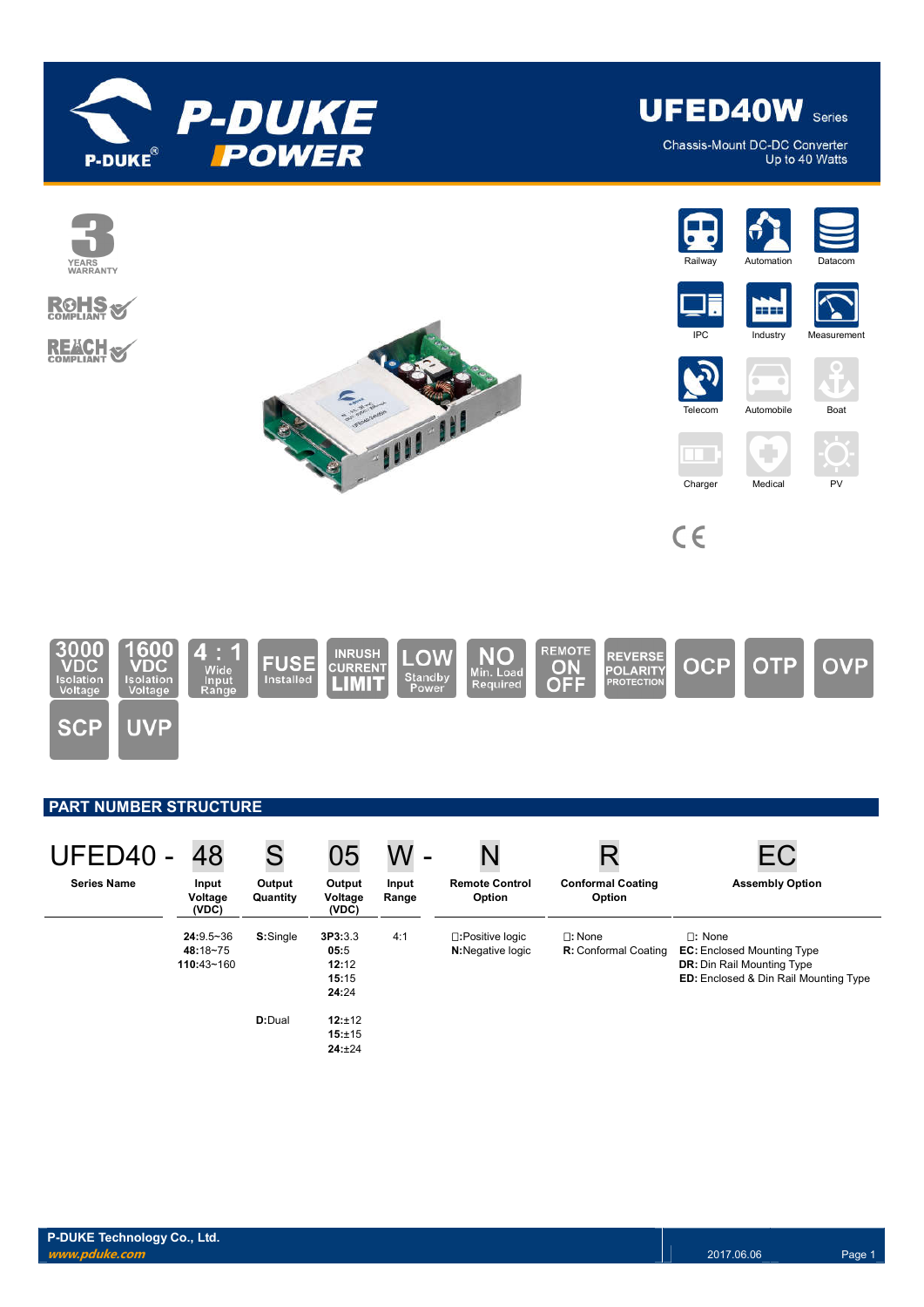



# **TECHNICAL SPECIFICATION** All specifications are typical at nominal input, full load and 25℃ unless otherwise noted

| <b>Model</b><br><b>Number</b> | Input Range   | <b>Output Voltage</b> | <b>Output Current</b><br>@Full Load | <b>Input Current</b><br>@ No Load | Efficiency | Maximum<br><b>Capacitor Load</b> |
|-------------------------------|---------------|-----------------------|-------------------------------------|-----------------------------------|------------|----------------------------------|
|                               | <b>VDC</b>    | <b>VDC</b>            | mA                                  | mA                                | %          | μF                               |
| UFED40-24S3P3W                | $9.5 \sim 36$ | 3.3                   | 10000                               | 19                                | 89         | 26600                            |
| <b>UFED40-24S05W</b>          | $9.5 \sim 36$ | 5                     | 8000                                | 19                                | 90         | 20000                            |
| <b>UFED40-24S12W</b>          | $9.5 - 36$    | 12                    | 3333                                | 19                                | 91         | 3900                             |
| <b>UFED40-24S15W</b>          | $9.5 - 36$    | 15                    | 2666                                | 19                                | 91         | 2600                             |
| <b>UFED40-24S24W</b>          | $9.5 \sim 36$ | 24                    | 1666                                | 19                                | 90         | 1300                             |
| UFED40-24D12W                 | $9.5 \sim 36$ | ±12                   | ±1666                               | 19                                | 89         | ±2600                            |
| UFED40-24D15W                 | $9.5 \sim 36$ | ±15                   | ±1333                               | 19                                | 89         | ±1600                            |
| <b>UFED40-24D24W</b>          | $9.5 \sim 36$ | ±24                   | ±833                                | 19                                | 90         | ±650                             |
| UFED40-48S3P3W                | $18 \sim 75$  | 3.3                   | 10000                               | 14                                | 89         | 26600                            |
| <b>UFED40-48S05W</b>          | $18 \sim 75$  | 5                     | 8000                                | 14                                | 90         | 20000                            |
| UFED40-48S12W                 | $18 \sim 75$  | 12                    | 3333                                | 14                                | 91         | 3900                             |
| <b>UFED40-48S15W</b>          | $18 \sim 75$  | 15                    | 2666                                | 14                                | 91         | 2600                             |
| <b>UFED40-48S24W</b>          | $18 \sim 75$  | 24                    | 1666                                | 14                                | 90         | 1300                             |
| UFED40-48D12W                 | $18 \sim 75$  | ±12                   | ±1666                               | 14                                | 89         | ±2600                            |
| UFED40-48D15W                 | $18 \sim 75$  | ±15                   | ±1333                               | 14                                | 89         | ±1600                            |
| UFED40-48D24W                 | $18 \sim 75$  | ±24                   | ±833                                | 14                                | 90         | ±650                             |
| UFED40-110S3P3W               | $43 \sim 160$ | 3.3                   | 10000                               | 10                                | 87         | 26600                            |
| UFED40-110S05W                | $43 \sim 160$ | 5                     | 8000                                | 10                                | 88         | 20000                            |
| UFED40-110S12W                | $43 \sim 160$ | 12                    | 3333                                | 10                                | 89.5       | 3900                             |
| <b>UFED40-110S15W</b>         | $43 \sim 160$ | 15                    | 2666                                | 10                                | 90         | 2600                             |
| UFED40-110S24W                | $43 \sim 160$ | 24                    | 1666                                | 10                                | 89         | 1300                             |
| UFED40-110D12W                | $43 \sim 160$ | ±12                   | ±1666                               | 10                                | 88         | ±2600                            |
| UFED40-110D15W                | $43 - 160$    | ±15                   | ±1333                               | 10                                | 88         | ±1600                            |
| UFED40-110D24W                | $43 \sim 160$ | ±24                   | ±833                                | 10                                | 90         | ±650                             |

| <b>INPUT SPECIFICATIONS</b>   |                         |                           |           |        |                           |      |             |
|-------------------------------|-------------------------|---------------------------|-----------|--------|---------------------------|------|-------------|
| <b>Parameter</b>              | <b>Conditions</b>       |                           |           |        | Typ.                      | Max. | <b>Unit</b> |
| Operating input voltage range | 24Vin(nom)              |                           |           | 9.5    | 24                        | 36   |             |
|                               |                         | 48Vin(nom)                |           | 18     | 48                        | 75   | <b>VDC</b>  |
|                               |                         | 110Vin(nom)               |           | 43     | 110                       | 160  |             |
| Input fuse                    | slow blow               | 24Vin(nom)                |           |        | 8                         |      |             |
|                               |                         | 48Vin(nom)                |           |        | 4                         |      | A           |
|                               |                         | 110Vin(nom)               |           |        | $\overline{c}$            |      |             |
| In-rush current               |                         |                           |           |        | 15                        |      | Α           |
| Start up voltage              |                         | 24Vin(nom)                |           |        |                           | 9.5  |             |
|                               | 48Vin(nom)              |                           |           |        |                           | 18   | <b>VDC</b>  |
|                               |                         | 110Vin(nom)               |           |        |                           | 43   |             |
| Shutdown voltage              |                         | 24Vin(nom)                |           | 7.5    | 8                         | 8.8  |             |
|                               |                         | 48Vin(nom)                |           | 15.5   | 16                        | 17.5 | <b>VDC</b>  |
|                               |                         | 110Vin(nom)               |           | 38.5   | 40                        | 42   |             |
| Start up time                 | Constant resistive load | Power up                  |           |        | 100                       |      | ms          |
|                               |                         | Remote ON/OFF             |           |        | 60                        |      |             |
| Input surge voltage           | 1 second, max.          | 24Vin(nom)                |           |        |                           | 50   |             |
|                               |                         | 48Vin(nom)                |           |        |                           | 100  | <b>VDC</b>  |
|                               |                         | 110Vin(nom)               |           |        |                           | 170  |             |
| Remote ON/OFF                 | Referred to -Vin pin    | Positive logic            | DC-DC ON  |        | Open or $3 \sim 12$ VDC   |      |             |
|                               |                         | (Standard)                | DC-DC OFF |        | Short or $0 \sim 1.2$ VDC |      |             |
|                               |                         | Negative logic            | DC-DC ON  |        | Short or $0 \sim 1.2$ VDC |      |             |
|                               |                         | (Option)                  | DC-DC OFF |        | Open or $3 \sim 12$ VDC   |      |             |
|                               |                         | Input current of Ctrl pin |           | $-0.5$ |                           |      | mA          |
|                               |                         | Remote off input current  |           |        | 5                         |      | mA          |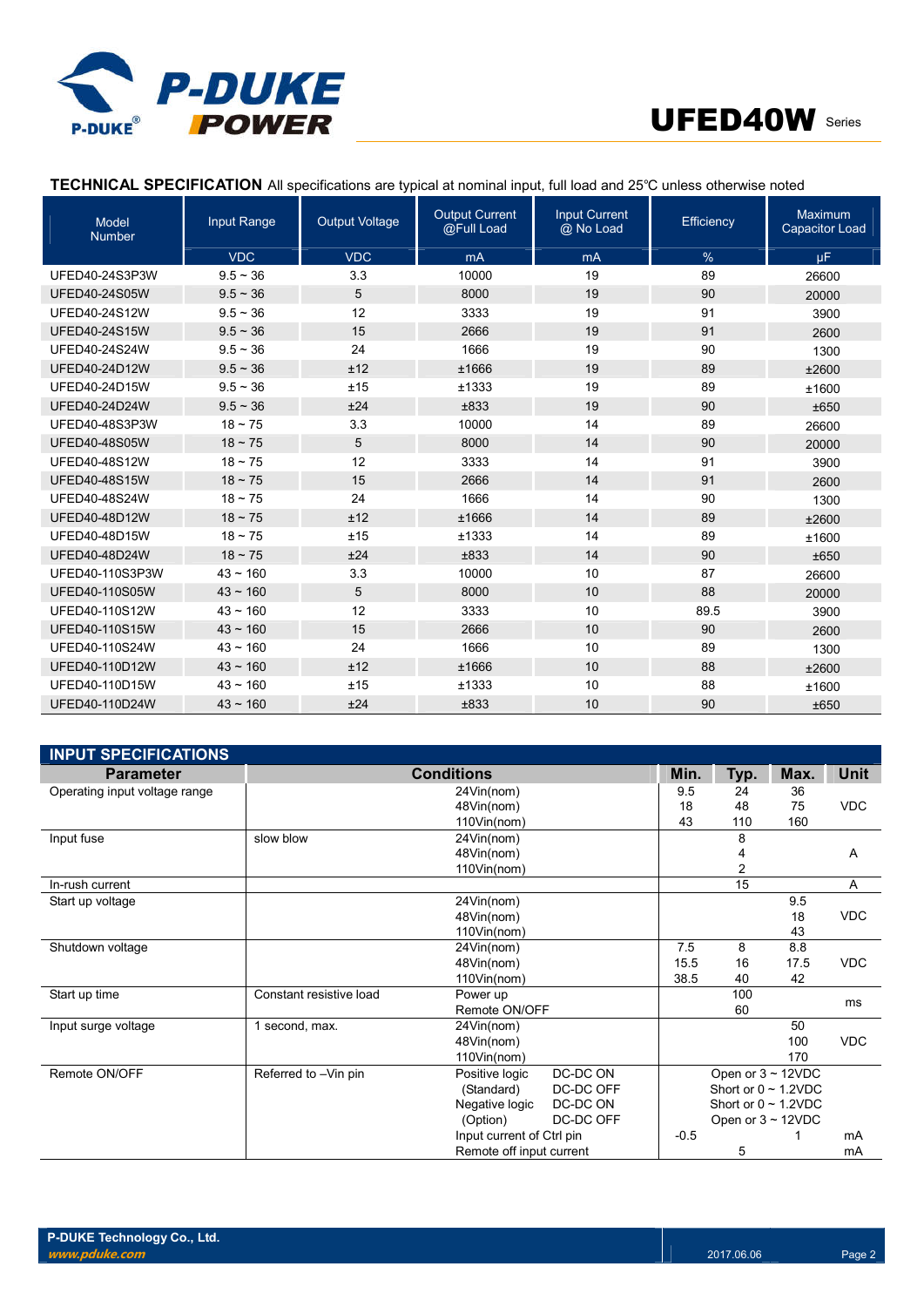



| <b>OUTPUT SPECIFICATIONS</b>     |                                    |                        |         |      |                                 |            |
|----------------------------------|------------------------------------|------------------------|---------|------|---------------------------------|------------|
| <b>Parameter</b>                 | <b>Conditions</b>                  |                        | Min.    | Typ. | Max.                            | Unit       |
| Voltage accuracy                 |                                    | 3.3Vout                | $-1.5$  |      | $+1.5$                          | $\%$       |
|                                  |                                    | Others                 | $-1.0$  |      | $+1.0$                          |            |
| Line regulation                  | Low Line to High Line at Full Load |                        | $-0.5$  |      | $+0.5$                          | $\%$       |
| Load regulation                  | No Load to Full Load               | 3.3Vout, 5Vout         | $-1.5$  |      | $+1.5$                          | $\%$       |
|                                  |                                    | Others                 | $-1.0$  |      | $+1.0$                          |            |
| Cross regulation                 | Asymmetrical load 25%/100% FL      | Dual                   | $-5.0$  |      | $+5.0$                          | $\%$       |
| Voltage adjustability            | Single output                      | 3.3Vout, 5Vout, 12Vout | $-10$   |      | $+10$                           | $\%$       |
|                                  |                                    | 15Vout, 24Vout         | $-10$   |      | $+20$                           |            |
| Ripple and noise                 | Measured by 20MHz bandwidth        | 3.3Vout, 5Vout,        |         | 75   |                                 |            |
|                                  |                                    | 12Vout, 15Vout         |         | 100  |                                 | mVp-p      |
|                                  |                                    | 24Vout                 |         | 150  |                                 |            |
| Temperature coefficient          |                                    |                        | $-0.02$ |      | $+0.02$                         | $\%$ /°C   |
| Transient response recovery time | 25% load step change               |                        |         | 250  |                                 | μs         |
| Over voltage protection          | Zener diode clamp                  | 3.3Vout                |         | 3.9  |                                 |            |
|                                  |                                    | 5Vout                  |         | 6.2  |                                 |            |
|                                  |                                    | 12Vout                 |         | 15   |                                 | <b>VDC</b> |
|                                  |                                    | 15Vout                 |         | 20   |                                 |            |
|                                  |                                    | 24Vout                 |         | 30   |                                 |            |
| Output indicator                 |                                    |                        |         |      | Green LED                       |            |
| Over load protection             | % of lout rated; Hiccup mode       |                        |         | 150  |                                 | $\%$       |
| Short circuit protection         |                                    |                        |         |      | Continuous, automatics recovery |            |

| <b>GENERAL SPECIFICATIONS</b> |                          |             |                                              |              |      |                      |                    |
|-------------------------------|--------------------------|-------------|----------------------------------------------|--------------|------|----------------------|--------------------|
| <b>Parameter</b>              |                          |             | <b>Conditions</b>                            | Min.         | Typ. | Max.                 | <b>Unit</b>        |
| <b>Isolation voltage</b>      | minute                   | 110Vin(nom) | Input to Output<br>Input (Output) to Chassis | 3000<br>1600 |      |                      | <b>VDC</b>         |
|                               |                          | Others      | Input to Output<br>Input (Output) to Chassis | 1600<br>1600 |      |                      | <b>VDC</b>         |
| Isolation resistance          | 500VDC                   |             |                                              |              |      |                      | $G\Omega$          |
| Isolation capacitance         |                          |             |                                              |              | 4000 |                      | pF                 |
| Switching frequency           |                          |             |                                              | 225          | 250  | 275                  | kHz                |
| Safety meets                  |                          |             |                                              |              |      | IEC/ UL/ EN60950-1   |                    |
|                               |                          |             |                                              |              |      | IEC/ UL/ EN62368-1   |                    |
| Standard approvals            |                          |             |                                              |              |      |                      | EN50155            |
|                               |                          |             |                                              |              |      |                      | EN45545-2          |
| Chassis material              |                          |             |                                              |              |      |                      | Aluminum           |
| Conformal coating             |                          |             |                                              |              |      | Impregnating varnish |                    |
| Weight                        |                          |             |                                              |              |      |                      | 110g (3.88oz)      |
| <b>MTBF</b>                   | MIL-HDBK-217F, Full load |             |                                              |              |      |                      | 1.944 x $10^6$ hrs |

| <b>ENVIRONMENTAL SPECIFICATIONS</b> |                      |       |        |                        |              |
|-------------------------------------|----------------------|-------|--------|------------------------|--------------|
| <b>Parameter</b>                    | <b>Conditions</b>    | Min.  | Typ.   | Max.                   | <b>Unit</b>  |
| Operating ambient temperature       | without derating     | -40   |        | $+63$                  | °C           |
|                                     | with derating        | $+63$ |        | +96                    |              |
| Over temperature protection         | Case of DC/DC module |       | $+115$ |                        | °C           |
| Storage temperature range           |                      | $-40$ |        | $+105$                 | °C           |
| Thermal shock                       |                      |       |        |                        | MIL-STD-810F |
| Shock                               | N TIM∍               |       |        | EN61373, MIL-STD-810F  |              |
|                                     | ∃S⊟⊟W -⊟EC           |       |        | EN61373, MIL-STD-810F  |              |
|                                     | ∃S⊟⊟W -⊟DR           |       |        | EN61373, IEC60068-2-27 |              |
|                                     | IS⊟⊟W -⊟ED           |       |        | EN61373. IEC60068-2-27 |              |
| Vibration                           | ∏N - T               |       |        | EN61373, MIL-STD-810F  |              |
|                                     | ∃S⊟⊟W -⊟EC           |       |        | EN61373, MIL-STD-810F  |              |
|                                     | ⊟S⊟⊟W -⊟DR           |       |        | EN61373. IEC60068-2-6  |              |
|                                     | ⊒⊟S⊟⊟W -⊟ED          |       |        | EN61373. IEC60068-2-6  |              |
| Relative humidity                   |                      |       |        |                        | 5% to 95% RH |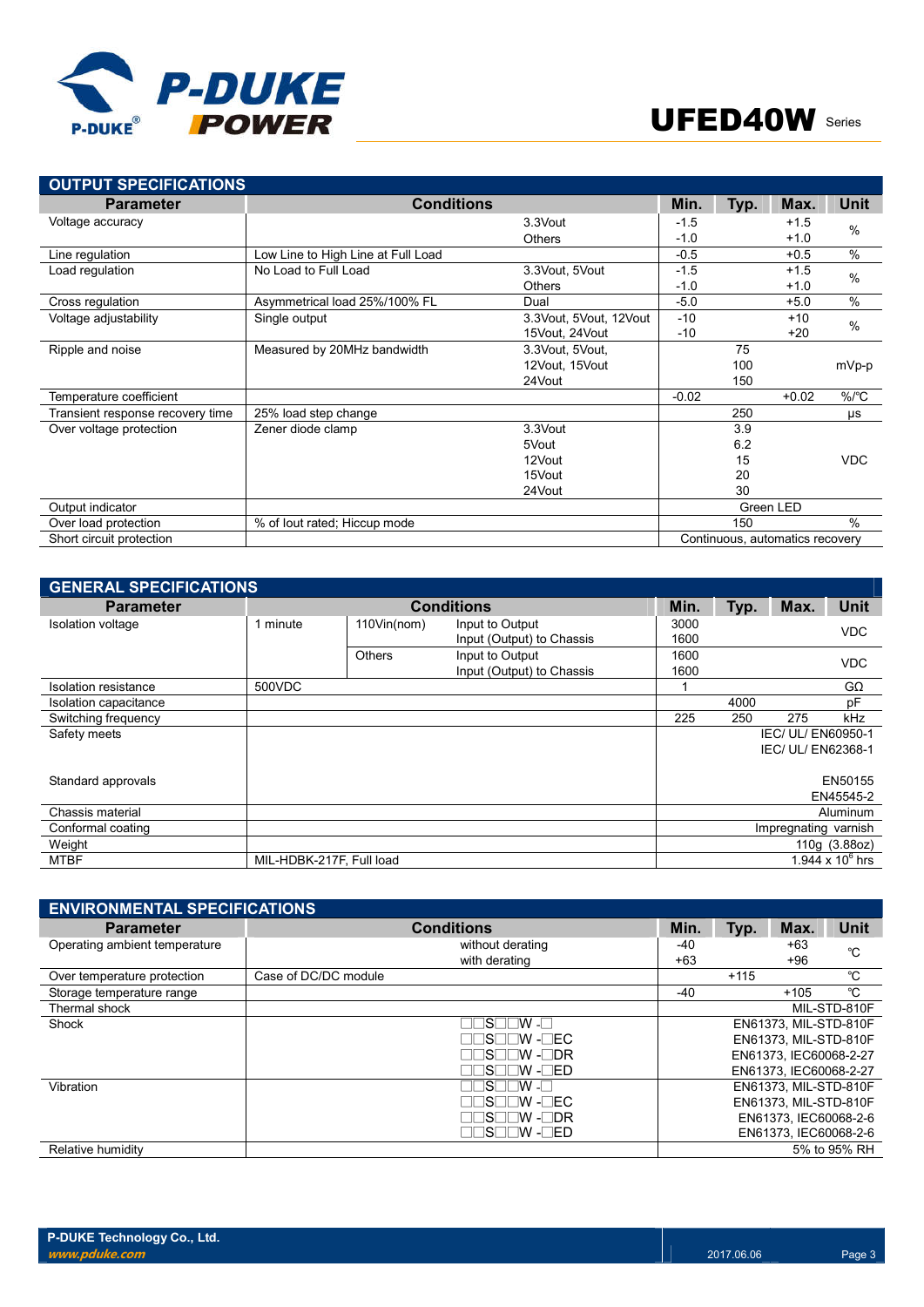

# UFED40W Series

# **EMC SPECIFICATIONS**

| <b>Parameter</b>               |             | <b>Conditions</b>                   | Level            |
|--------------------------------|-------------|-------------------------------------|------------------|
| EMI                            | EN55032     |                                     | Class B          |
| <b>ESD</b>                     | EN61000-4-2 | Air $\pm$ 8kV and Contact $\pm$ 6kV | Perf. Criteria A |
| Radiated immunity              | EN61000-4-3 | 20V/m                               | Perf. Criteria A |
| Fast transient                 | EN61000-4-4 | + 2kV                               | Perf. Criteria A |
| Surge                          | EN61000-4-5 | EN55024 ±1kV and EN50155 ±1kV       | Perf. Criteria A |
| Conducted immunity             | EN61000-4-6 | $10Vr$ m.s.                         | Perf. Criteria A |
| Power frequency magnetic field | EN61000-4-8 | 100A/m continuous; 1000A/m 1 second | Perf. Criteria A |

### **CHARACTERISTIC CURVE**





 $+$  0.75 [19.1]



# **MECHANICAL DRAWING**

### **CHASSIS MOUNTING TYPE**



**BOTTOM VIEW** 



| NO. | <b>SINGLE</b> | <b>DUAL</b> |
|-----|---------------|-------------|
|     | $+V$ in       | $+V$ in     |
| 2   | -Vin          | -Vin        |
| 3   | Ctrl          | Ctrl        |
|     | <b>NC</b>     | <b>NC</b>   |
| 5   | -Vout         | -Vout       |
| 6   | +Vout         | Common      |
|     | <b>NC</b>     | +Vout       |

※ NC:No Connection

※ Screw terminals – wire range from 14 to 18 AWG